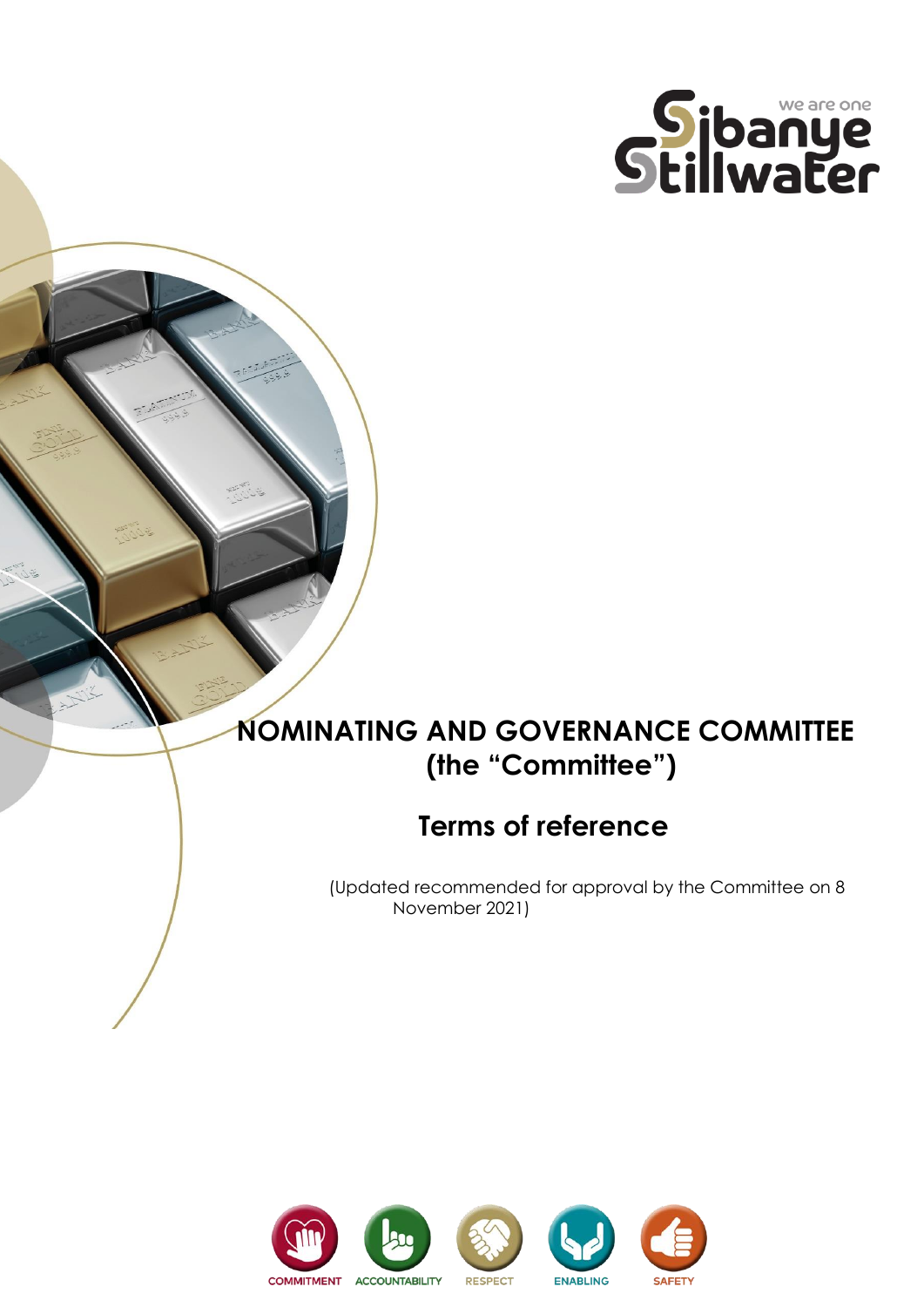

## 1. **AUTHORITY AND PURPOSE**

- 1.1. The Committee has been established by the board of directors (the "Board") of Sibanye Stillwater Limited ("Sibanye-Stillwater", or the "Company" or the "Group") to identify individuals qualified to become Board members, to recommend that the Board select the director nominees to be proposed for election by Sibanye-Stillwater shareholders at Sibanye-Stillwater annual general meetings ("AGMs"), to develop and recommend to the Board a set of corporate governance principles applicable to Sibanye-Stillwater and, thereafter, to monitor and update the Board on developments which may impact on the corporate governance principles.
- 1.2. The Committee acts in accordance with the delegated authority of the Board, as recorded in these terms of reference, and is accountable to the Board. To this end, the Committee must make recommendations for approval by the Board.
- 1.3. These terms of reference are subject to the provisions of the Companies Act, 2008, as amended (the "Act"), *King IV Report on Corporate Governance for South Africa, 2016* ("King IV"), the Memorandum of Incorporation ("MOI") of Sibanye-Stillwater and any other applicable law or regulatory provision.

## 2. **COMPOSITION OF COMMITTEE AND CHAIR**

- 2.1. The Committee shall comprise at least three non-executive directors of Sibanye-Stillwater, all of whom must be independent. Members of the Committee, including the chairperson (the "Committee Chair"), who must be the chairperson of Sibanye-Stillwater (the "Board Chair"), shall be appointed by the Board and may be removed by the Board.
- 2.2. Members of the Committee, including the Committee Chair, shall be appointed for such period of time as the Board requires.
- 2.3. The Company Secretary of Sibanye-Stillwater or their designee shall act as secretary to the Committee.

## 3. **FUNCTIONS AND DUTIES**

3.1. The functions of the Committee shall be to: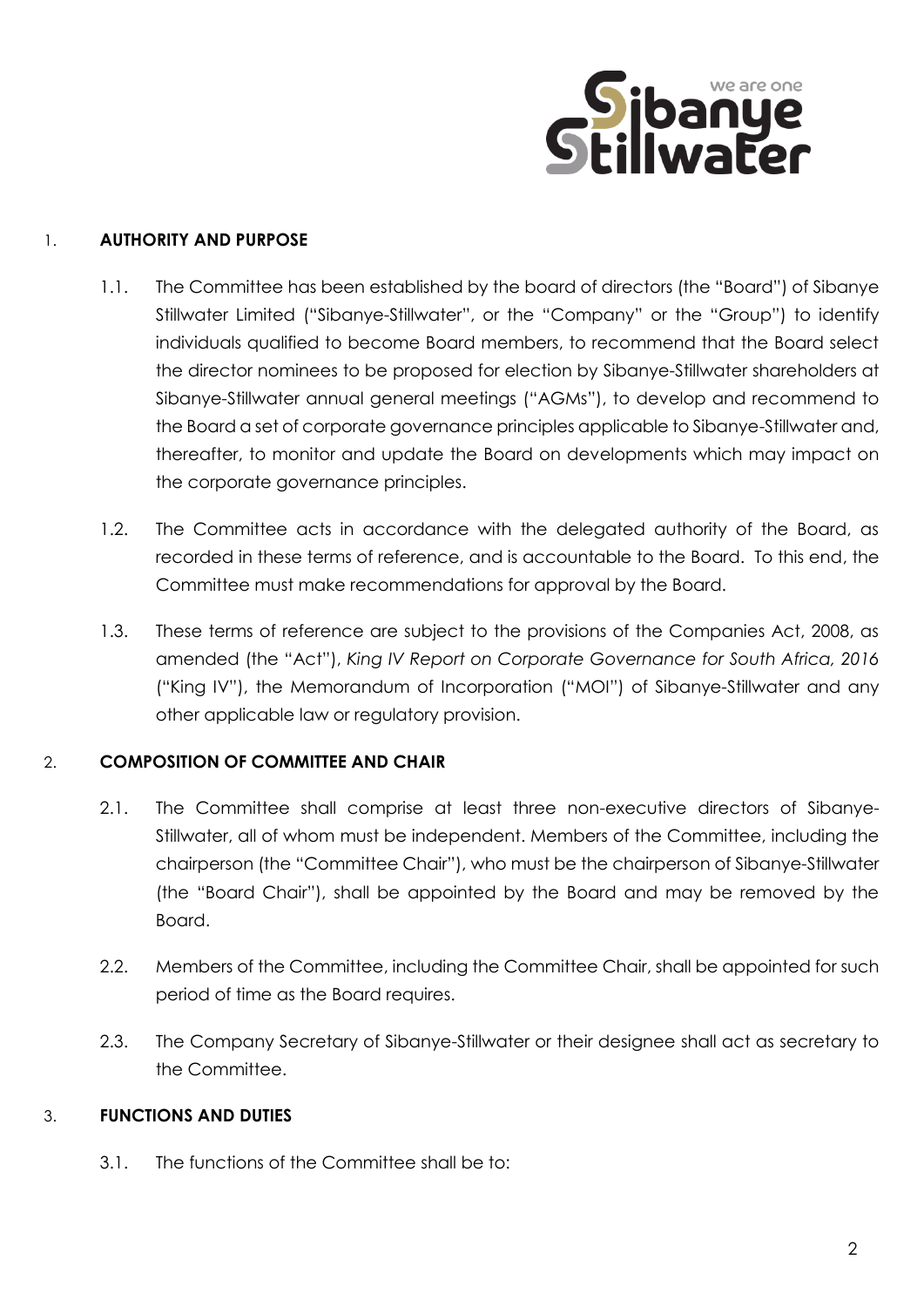

- 3.1.1. develop the approach of Sibanye-Stillwater to matters of corporate governance and make recommendations to the Board with respect to all such matters;
- 3.1.2. prepare and recommend to the Board a set of governance principles applicable to Sibanye-Stillwater and to be included in Sibanye-Stillwater's public disclosure material;
- 3.1.3. keep abreast of best corporate governance practices both locally and abroad, making recommendations to the Board on the need, where appropriate, for Board participation in continuing education programmes;
- 3.1.4. evaluate the effectiveness of the Board and its committees and management as a whole and report thereon to the Board;
- 3.1.5. pursuant to King IV: Principle 7.7, review from time to time the structure, composition and size of the Board, with a view to determining the impact of the number of Board members upon its effectiveness and report thereon to the Board;
- 3.1.6. adopt a policy on the promotion of gender diversity at Board level;
- 3.1.7. adopt a policy on the on the promotion of race diversity at Board level
- 3.1.8. set targets for race and gender representation on the Board;
- 3.1.9. report to the shareholders through the integrated annual report on how the Board of directors or the Committee, as the case may be, have considered and applied the policy of gender diversity in the nomination and appointment of directors. Where applicable, the report would further provide progress in respect thereof on agreed voluntary targets;
- 3.1.10. report to the shareholders through the integrated annual report on how the Board of directors or the Committee, as the case may be, have considered and applied the policy on the promotion of race diversity in the nomination and appointment of directors. Where applicable, the report would further provide progress in respect thereof on agreed voluntary targets;
- 3.1.11. develop and recommend to the Board criteria/ process for the selection of candidates to serve on the Board and any committee of the Board. This may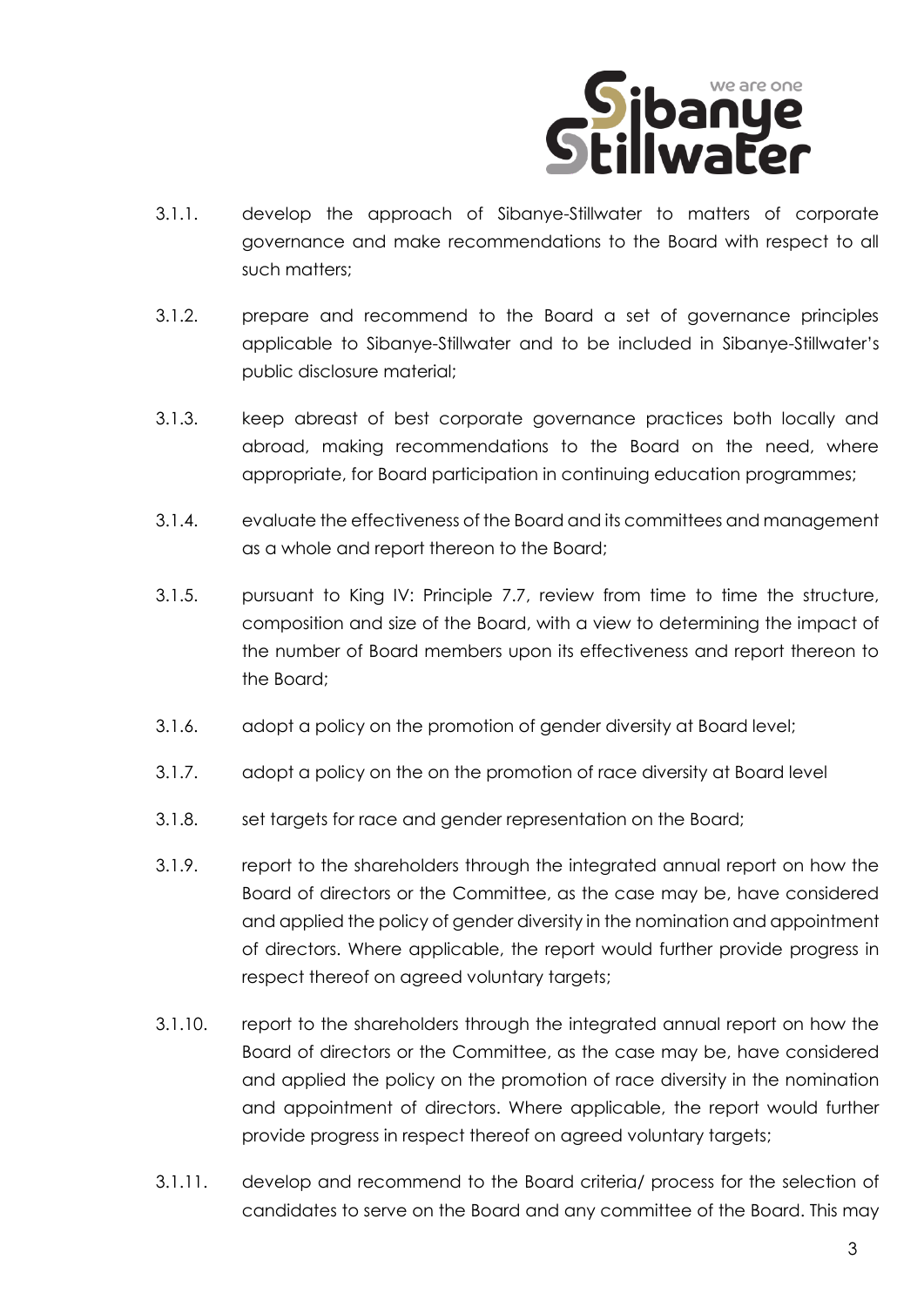

include judgment, skill, diversity of viewpoints, social and ethnic background and other demographics, such as age, race, gender, sexual orientation, culture and nationality, experience with businesses and other organisations with comparable size, the interplay of the candidate's experience with the experience of other Board members, and the extent to which the candidate would be a desirable addition to the Board and any committees of the Board;

- 3.1.12. consider the rotation of directors and make appropriate recommendations to the Board. At least one-third of non-executive directors must retire at the company's annual general meeting (or other general meeting held on an annual basis). These retiring members of the board of directors may be reelected, provided they are eligible. The Committee, should recommend eligibility, taking into account past performance and contribution made together with clause 24.1 of the MOI;
- 3.1.13. identify and evaluate nominees and recommend to the Board such nominees for election to the Board at the AGM or appointment to fill vacancies on the Board after assessing the credentials and fitness for office of each nominee proposed;
- 3.1.14. consider applications by directors for nominations of an alternate director to perform the duties of that director;
- 3.1.15. identify successors to the Board Chair and Chief Executive Officer of Sibanye-Stillwater and recommend such successors to the Board;
- 3.1.16. Assist the CEO in determining the suitability of organisational leadership arrangements;
- 3.1.17. consider the mandates of the Board committees, selection and rotation of committee members and chairpersons and submit recommendations to the Board in connection with the same. In nominating a candidate for committee membership, the Committee shall take into consideration the criteria for the selection of candidates to serve on a committee in line with paragraph 3.1.7, which shall include, without limitation, the factors set forth in the terms of reference of that particular committee, the consistency of the candidate's experience with the goals of the committee and the interplay of the candidate's experience with the experience of other committee members;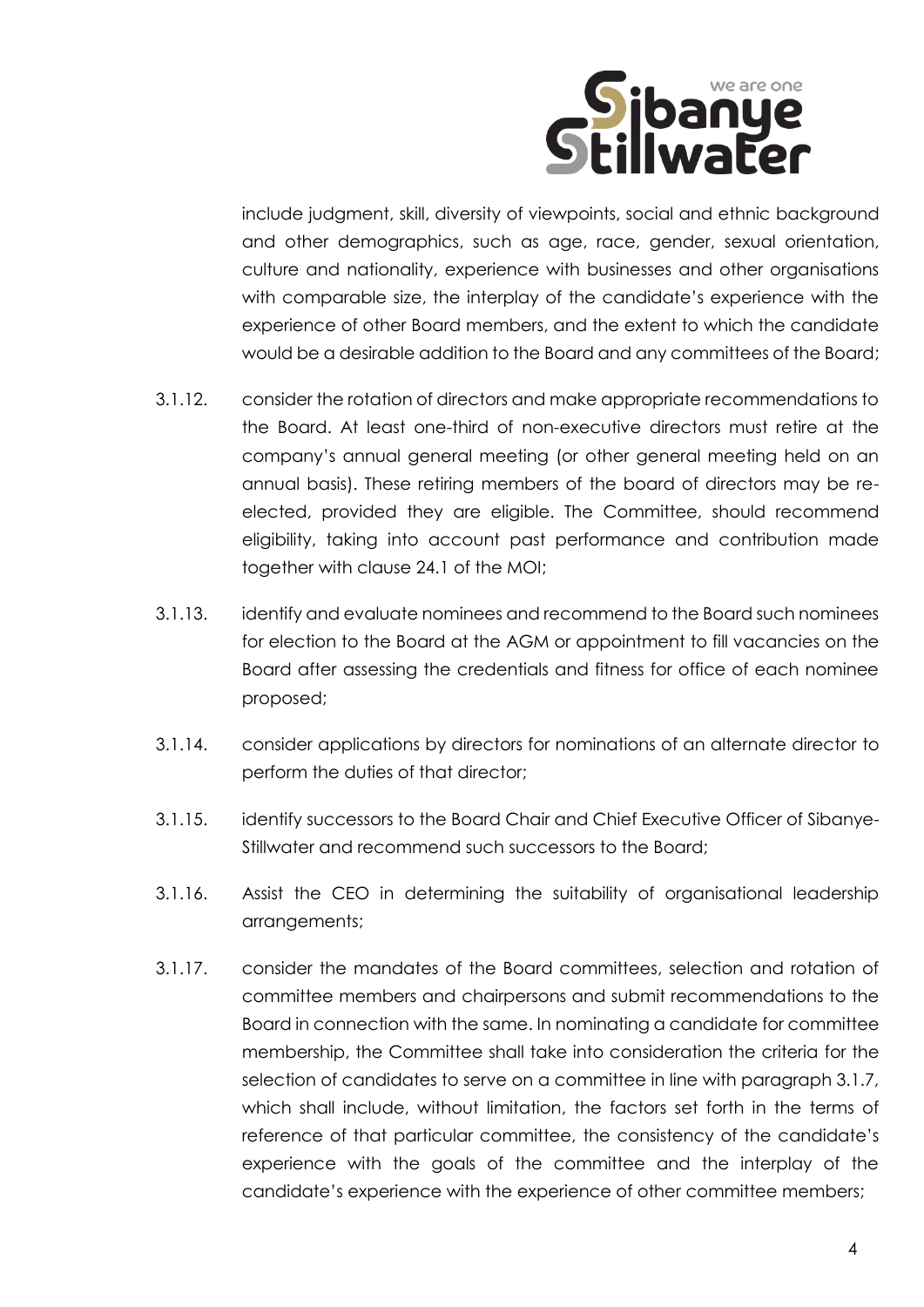

- 3.1.18. review Committee member qualifications and annually conduct a performance evaluation of the Committee and report its findings to the Board for review;
- 3.1.19. oversee the evaluation of the Board;
- 3.1.20. The Committee shall be directly responsible for the appointment, compensation and oversight of the work of the external performance evaluator;
- 3.1.21. arrange for directors' and officers' liability insurance coverage for all Sibanye-Stillwater directors and officers and for such insurance premiums to be paid by Sibanye-Stillwater. The adequacy of such cover should be reviewed by the Committee from time to time and should be as extensive as is permitted by law and by Sibanye-Stillwater's Memorandum of Incorporation, including cover for all risks relating to legal costs;
- 3.1.22. recommend the appointment and removal of non-executive and executive directors to the Board in terms of the Approval Framework; and
- 3.1.23. perform such other functions as may be designated in future resolutions of the Board.
- 3.2. The Committee shall develop and facilitate an induction programme for new members of the Board to ensure their understanding of Sibanye-Stillwater and the business environment and market in which Sibanye-Stillwater operates. Such a programme will include the provision of background material, meetings with senior management, visits to Sibanye-Stillwater's facilities and will seek to provide a new director with:
	- 3.2.1. an overview of the business (business processes, corporate strategies, organisation, management and people);
	- 3.2.2. an overview of the financials (annual and interim accounts, directors' reports, key financial indicators and financial performance of the business);
	- 3.2.3. an understanding of what is expected from the director on appointment (discussions with Board Chair with regards to the role, why nominated, potential contributions, particular knowledge and the like); and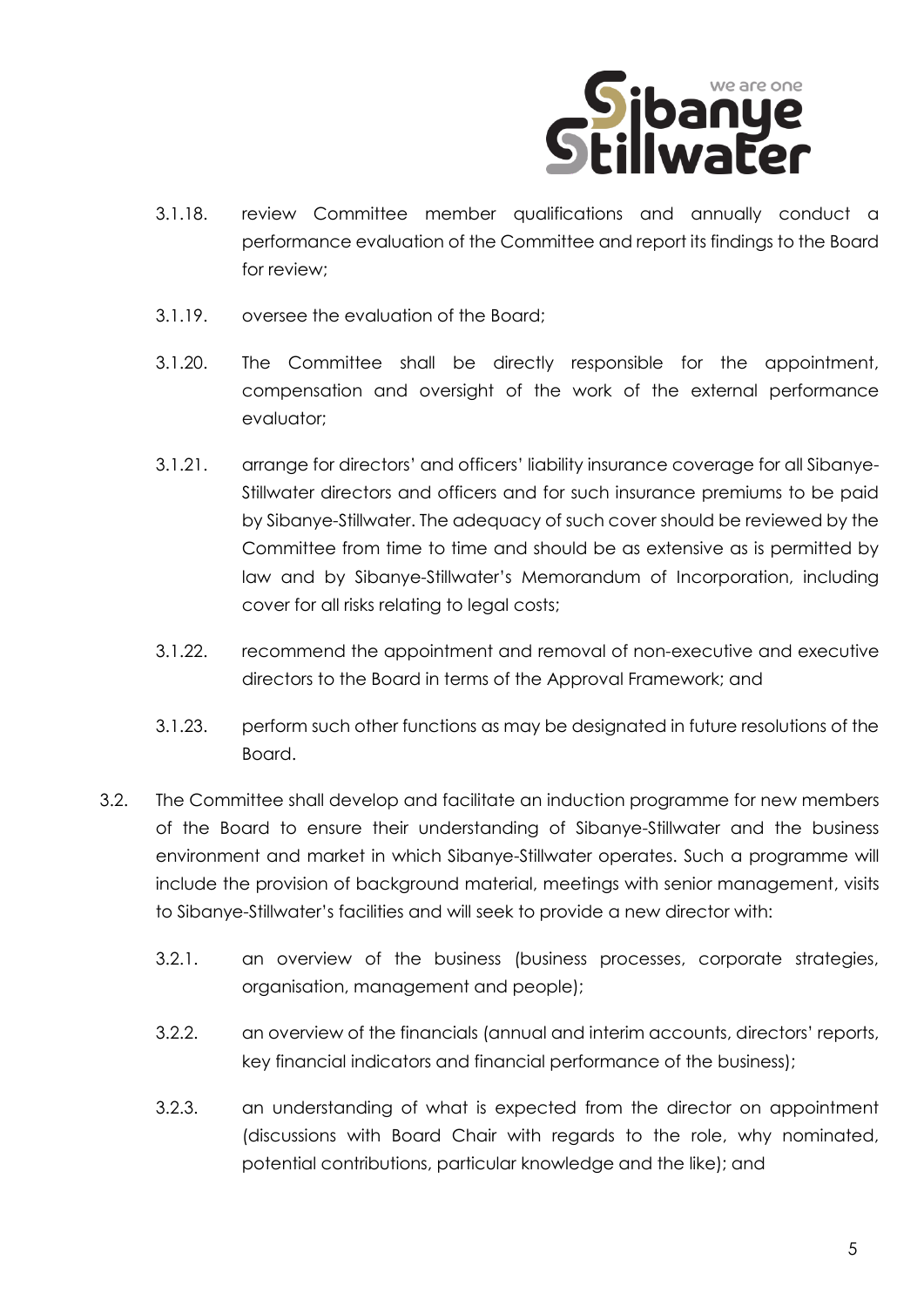

3.3. The Committee Chair (or in his/her absence an alternative member of the Committee) shall attend the AGM and be prepared to answer questions concerning the governance report, appointment of directors and any related issues.

### 4. **REMUNERATION**

- 4.1. Having regard to the functions performed by the members of the Committee, in addition to their functions as directors on the Board and in relation to the activities of the Committee, members of the Committee may be paid such remuneration for serving on the Committee as shall be recommended by the Remuneration Committee and, to the extent required by the Act, approved by the shareholders of Sibanye-Stillwater at a general meeting; and
- 4.2. Such remuneration shall be in addition to the remuneration such directors receive for service on the Board and on committees. The Committee Chair may receive a fee in addition to such remuneration as from time to time recommended by the Remuneration Committee and, to the extent required by the Act, approved by the shareholders of Sibanye-Stillwater at a general meeting.

#### 5. **MEETINGS**

- 5.1. The Committee shall meet at least four times a year; provided that the Committee Chair or any other member of the Committee may call a meeting at any other time. The Committee shall report to the Board on its activities at the Board meeting following each Committee meeting;
- 5.2. The quorum at any meeting of the Committee shall be 3 members of the Committee present in person or via telecommunication facilities;
- 5.3. Suitably qualified persons may be invited to attend Committee meetings or be consulted by the Committee from time to time to render such specialist services as may be necessary to assist the Committee in its deliberations on any particular matter. Such persons do not form part of the quorum for Committee meetings and shall not be entitled to vote at Committee meetings;
- 5.4. Where the Committee Chair is not present within 15 minutes of the time stipulated for a Committee meeting, the Committee members present at the meeting must elect one of them to chair that meeting;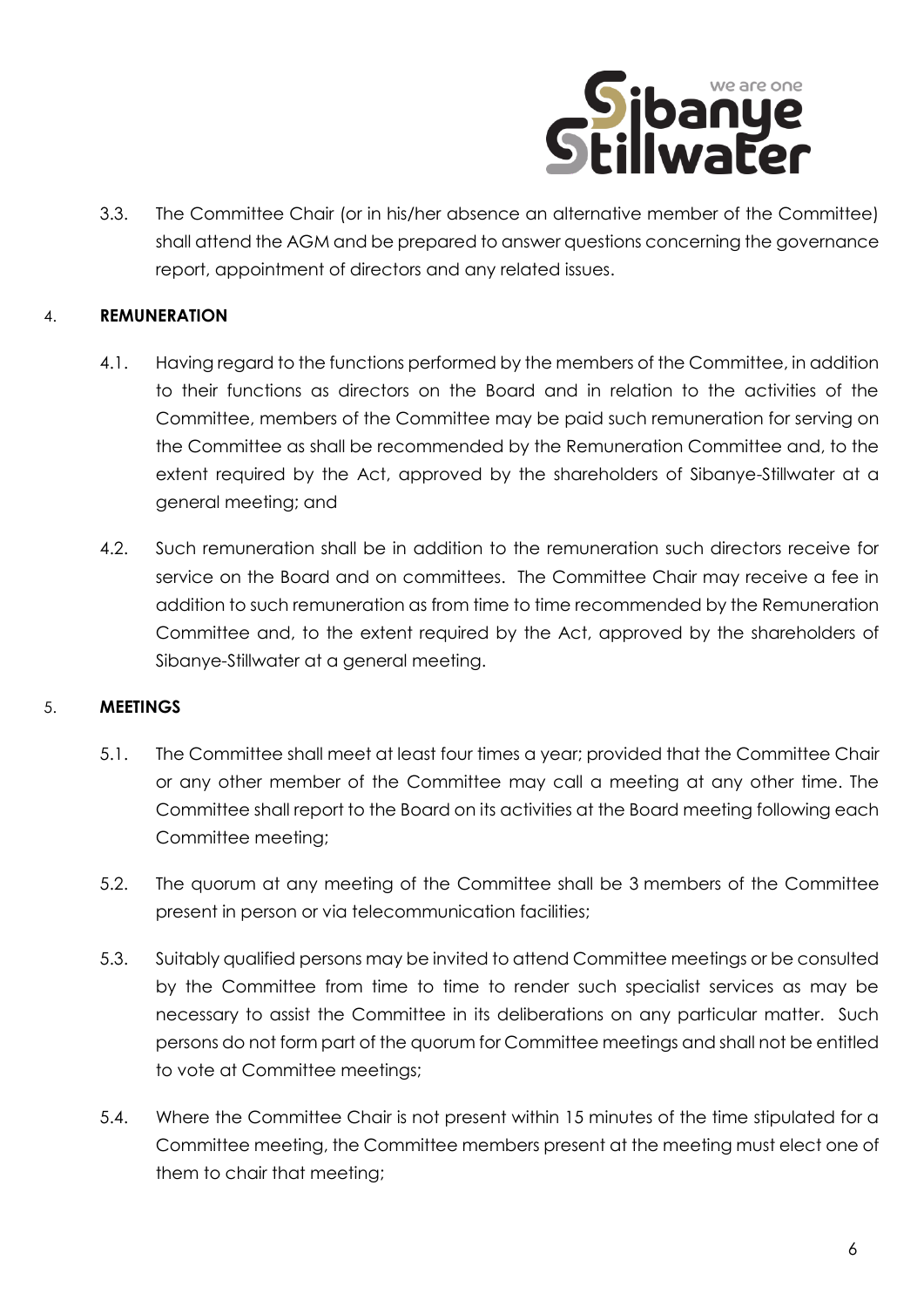

- 5.5. A meeting of the Committee may be conducted by electronic communication and/or one or more members may participate in a meeting of the Committee by electronic communication so long as the electronic communication facility employed ordinarily enables all persons participating in that meeting to communicate concurrently with each other without an intermediary, and to participate effectively in the meeting;
- 5.6. Each member of the Committee has 1 vote on a matter before the Committee and a majority of the votes cast on a resolution is sufficient to approve that resolution;
- 5.7. In the case of a tied vote the Committee Chair may not cast a deciding vote even if the Chairman did not initially have or cast a vote and the matter being voted on fails;
- 5.8. The Committee Chair may consult members of the Committee at any time and may conclude any matter requiring the approval of the Committee by means of a round robin resolution to be approved by the full Committee. A round robin resolution of members shall be as valid and effectual as if it had been passed at a meeting of the Committee duly called and constituted, provided that each member has received notice of the matter to be decided upon and that the majority of the members have voted in favour of the matter. A round robin resolution may be executed in any number of counterparts and will have the same effect as if the signatures on the counterparts were on a single copy of the round robin resolution; and
- 5.9. The Committee may specifically delegate to any one or more of its members authority to conclude any matter requiring the authority of the Committee. The outcome of any such delegation shall be reported to the Committee at its next meeting.

## 6. **NOTICE AND PROCEEDINGS OF MEETINGS**

- 6.1. A notice of each meeting of the Committee, confirming the venue, time and date and enclosing an agenda of items to be discussed, shall be forwarded to each member of the Committee at least five working days prior to the date of the meeting;
- 6.2. All members of the Committee shall declare any conflicts of interests in respect of any matters on the agenda at the start of each meeting, unless varied by these terms of reference, meetings and proceedings of the Committee will be governed by the provisions of Sibanye-Stillwater's Memorandum of Incorporation regulating the meetings and proceedings of directors and committees; and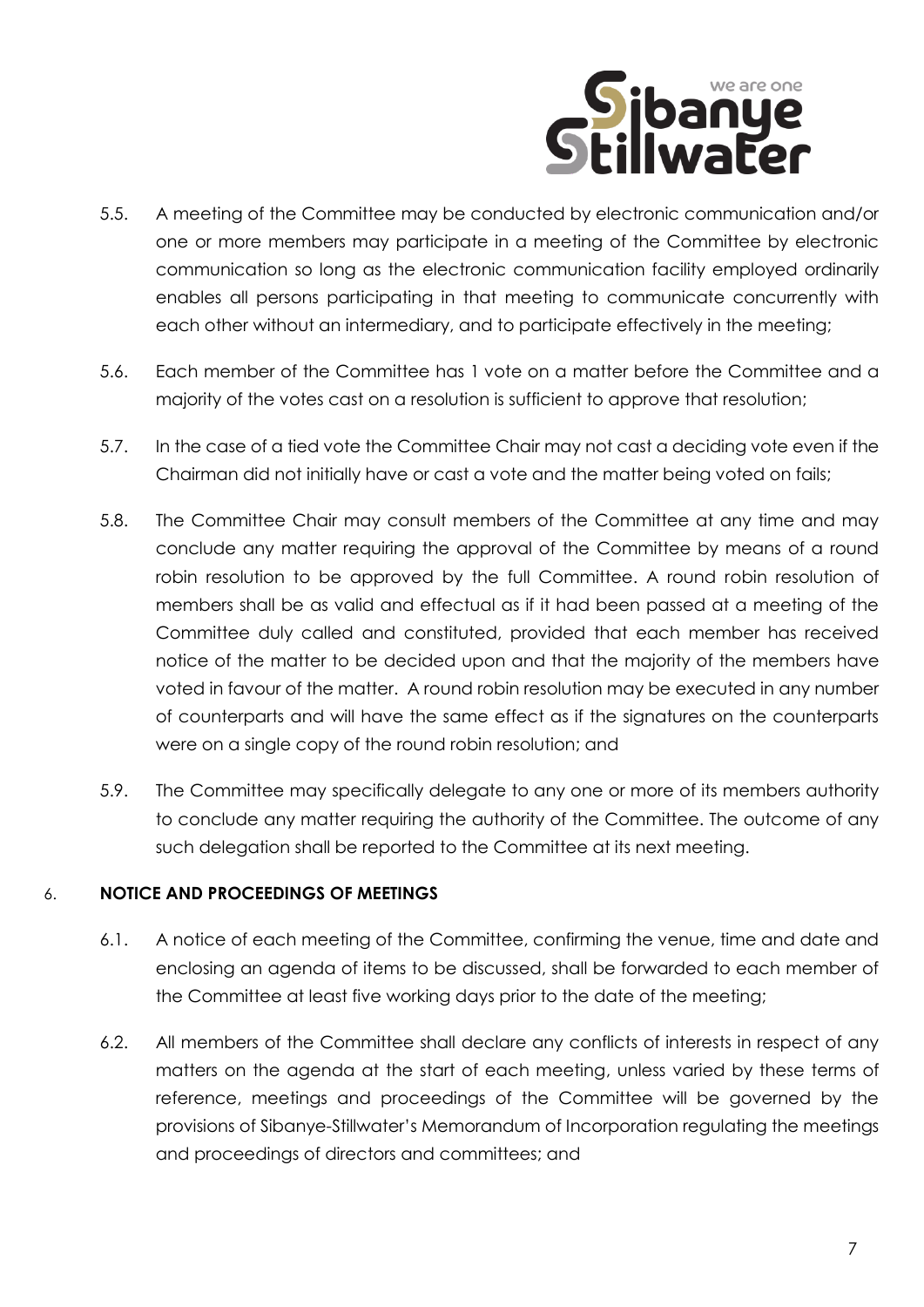

6.3. Minutes of meetings shall be taken by the Committee Secretary. Minutes of all meetings shall be circulated to all the members of the Committee within 2 weeks of the date of each meeting, and may also, if the Committee Chair so decides, be circulated to other members of the Board. Minutes must be formally approved by the Committee at its next meeting.

#### 7. **CONDUCT OF COMMITTEE MEMBERS**

Committee members are expected to:

- 7.1. act in the Company's best interests, in good faith and with integrity and adhere to all relevant legal standards of conduct;
- 7.2. avoid conflicts of interest between their personal affairs and those of the Company or, where unavoidable, disclose any such conflict or potential conflict at any time and as per 6.2 above;
- 7.3. disclose any information they may be aware of that is material to the Company and of which the Board is not aware, unless such director is bound by ethical or contractual obligations of non-disclosure;
- 7.4. keep all information learned by them, in their capacity as Committee members, strictly confidential; and
- 7.5. exhibit the degree of care, skill and diligence that may reasonably be expected of a person carrying out the same functions in relation to the Company as those carried out by that person, and having the general knowledge, skill and experience of that person.

## 8. **COMMITTEE EXPENSES**

Sibanye-Stillwater will pay all expenses reasonably incurred by the Committee in executing its duties. The Committee must be provided with adequate resources in order to properly discharge its duties.

## 9. **GENERAL**

9.1. The Committee shall approve the uploading of the Committee terms of reference on the Company's website;